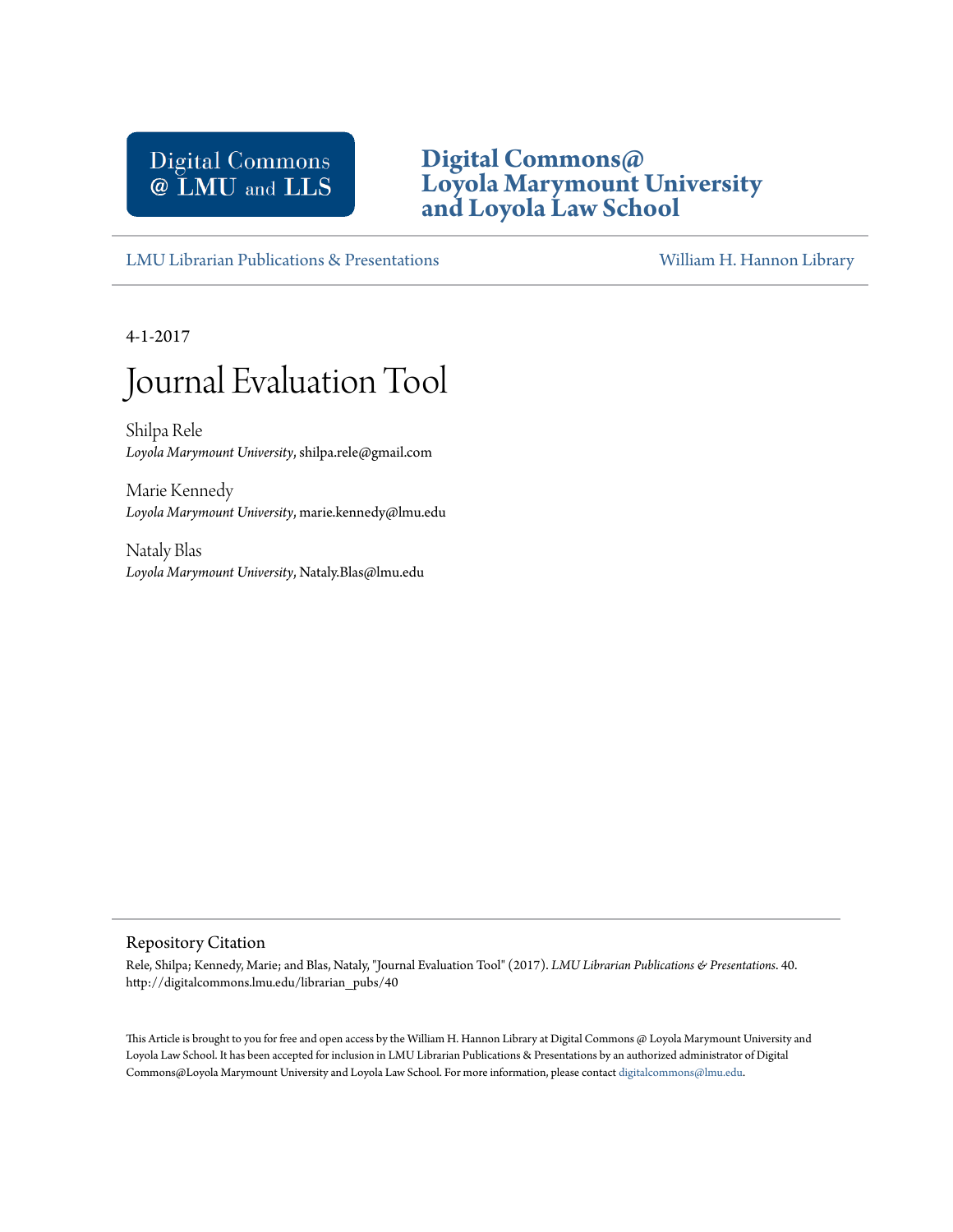# **Journal Evaluation Tool**

**Introduction**: The changing mechanisms of scholarly publishing may make it difficult for you to determine where to publish the results of your research or creative works. In order to assist you in making the best decisions for your work, and to avoid journals that may not be credible, the William H. Hannon Library has developed a rubric for the evaluation of journals. Our focus during the development of this tool was specifically to address the concerns of our Loyola Marymount University faculty about Open Access journals, but this rubric may be applied more broadly to any kind of journal.

 The rubric and related scoring sheet have been developed for your use to review a journal you are considering for your work, to determine if it is a credible publication source. The rubric guides you to consider specific criteria in your review, giving each a score, so that at the end of your review you will know if the journal may be a good, fair, or poor choice for your work. Feel free to give weight to any criteria that may be important for your academic area. Ultimately the decision about where to publish your work is up to you and this tool is designed to assist by providing an objective measure of credibility.

#### **How to use** the journal evaluation tool

The journal evaluation tool includes two components, the rubric and the scoring sheet:

Step 1: Follow the criteria listed on the rubric. The criteria prompts you to look to the journal and publisher web sites to determine if there are markers of credibility or any red flags.

Step 2: Look at the Rationale column on the scoring sheet to gauge the importance of each criterion.

Step 3: Categorize each criteria on the rubric into one of three categories: good (receiving a score of 3), fair (a score of 2), or poor (a score of 1).

Step 4: Mark the score for each criterion on the scoring sheet.

Step 5: Determine the final score after you have completed the rubric.

Step 6: Use the Guide to Interpretation at the bottom of the scoring sheet to determine if the total score suggests that the journal is likely a good, fair, or poor choice for publication.

## $0$ ®

This rubric and scoring sheet is released under a Creative Commons Attribution-NonCommercial-ShareAlike license [\(https://creativecommons.org/licenses/by-nc-sa/4.0/\)](https://creativecommons.org/licenses/by-nc-sa/4.0/). Please mix it up, improve it, and share what you learn as you go so that we may all benefit.

The evaluation tool was developed and locally tested at LMU by Marie Kennedy (marie.kennedy@lmu.edu), Shilpa Rele (shilpa.rele@lmu.edu), and Nataly Blas (nataly.blas@lmu.edu).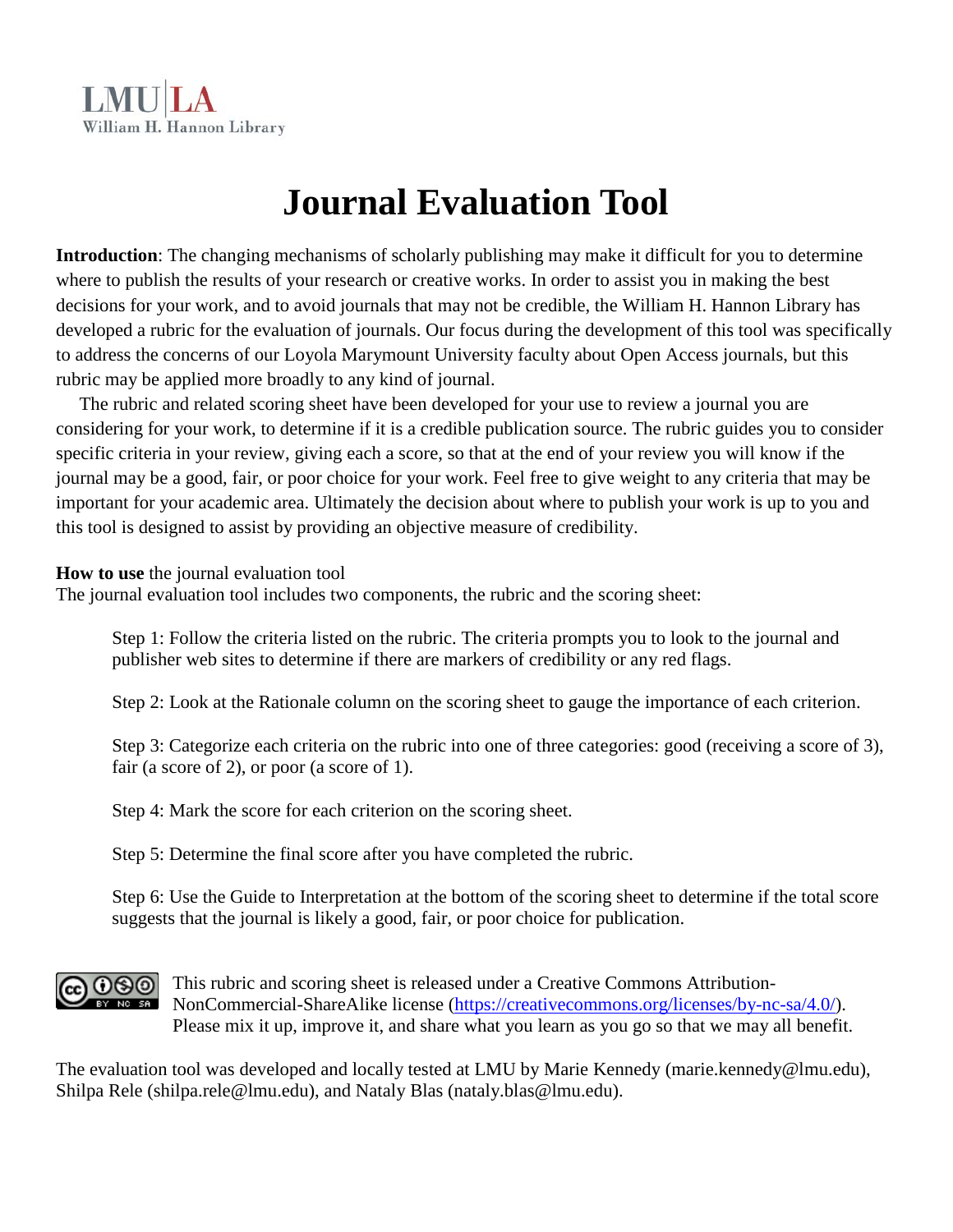## **Journal Evaluation Rubric**

| <b>Criterion</b>                       | <b>Good (3)</b>                                                                                                                                                                                    | Fair $(2)$                                                                                                                                                                                    | <b>Poor</b> (1)                                                                                                         |  |  |
|----------------------------------------|----------------------------------------------------------------------------------------------------------------------------------------------------------------------------------------------------|-----------------------------------------------------------------------------------------------------------------------------------------------------------------------------------------------|-------------------------------------------------------------------------------------------------------------------------|--|--|
| Step 1. Journal evaluation             |                                                                                                                                                                                                    |                                                                                                                                                                                               |                                                                                                                         |  |  |
|                                        | Web search for the The journal is within the top 5 entries on the first page of search                                                                                                             | The journal is on the first page of search results but not within the                                                                                                                         | The journal is not on the first page of search results or there is at                                                   |  |  |
| journal                                | results and there are no scam alert postings.                                                                                                                                                      | top 5 entries and there are no scam alert postings.                                                                                                                                           | least one scam alert post about the journal.                                                                            |  |  |
| Journal name                           | The journal name cannot be confused with another journal.                                                                                                                                          | The journal being evaluated has a name similar to another journal<br>but is able to be distinguished between the two.                                                                         | The journal being evaluated is unable to be distinguished from<br>another with a similar name.                          |  |  |
| <b>Editorial board</b>                 | The editorial board is listed with their full names and institutional<br>affiliation.                                                                                                              | The editorial board is listed with their full names only (no affiliation)                                                                                                                     | There is no editorial board listed.                                                                                     |  |  |
| <b>Review process</b>                  | The journal states whether it is peer reviewed/edited and has a<br>review policy listed.                                                                                                           | The journal states whether it is peer reviewed/edited and has no<br>review policy listed.                                                                                                     | The journal does not state whether it is peer reviewed/edited and<br>has no review policy listed.                       |  |  |
| <b>Conflicts of</b><br>interest        | The journal thoroughly and clearly states a conflicts of interest<br>policy, including how it will handle potential conflicts of interest of<br>editors, authors, and reviewers.                   | The journal states a conflicts of interest policy, but the description of<br>how conflicts will be handled is unclear.                                                                        | The journal does not state a conflicts of interest policy.                                                              |  |  |
| Journal website                        | The journal website is competently designed and functional.<br>(examples: no broken links, easy navigation, no missing information)                                                                | The journal website is adequately designed with passable<br>functionality. (examples: adequate navigation, few broken links,<br>some missing information)                                     | The journal is poorly designed and is not functional. (examples:<br>broken links, poor navigation, missing information) |  |  |
| <b>Revenue sources</b>                 | The journal clearly states its business model. This includes any<br>revenue sources, like author fees, subscriptions, advertising,<br>reprints, institutional support, and organizational support. | The journal's business model lacks clarity when stating its revenue<br>sources, like author fees, subscriptions, advertising, reprints,<br>institutional support, and organizational support. | The journal does not state its business model.                                                                          |  |  |
| Journal archive                        | The journal website contains an archive of its past issues with links<br>to full text articles.                                                                                                    | The journal website contains an archive but it may be incomplete or<br>does not contain links to full text articles.                                                                          | The journal does not have an archive of its past issues.                                                                |  |  |
| <b>Publishing</b>                      | The journal clearly states how often its issues will be published each                                                                                                                             | The journal does not state how often its issues will be published but                                                                                                                         | The journal does not state how often its issues will be published                                                       |  |  |
| schedule                               | year and this agrees with the archive.                                                                                                                                                             | it can be determined from the archive.                                                                                                                                                        | each year and it cannot be determined from the archive.                                                                 |  |  |
| Author fees                            | The journal clearly states the amount of money an author will pay to<br>have each article published.                                                                                               | The journal states that an author fee is required but does not note<br>how much it is.                                                                                                        | The journal does not state whether or not there are any author fees.                                                    |  |  |
| Copyright<br>information               | The journal clearly describes its copyright and licensing information<br>on the journal's Web site, and licensing terms are indicated on the<br>published articles (HTML/PDF).                     |                                                                                                                                                                                               | Copyright and licensing information is not found on the journal's<br>Web site and on any published articles.            |  |  |
| Journal index                          | The journal is indexed in more than one subject database.<br>(examples: ERIC, Google Scholar, Web of Science, PsycINFO)                                                                            | The journal is indexed in one subject database. (example: ERIC)                                                                                                                               | The journal is not indexed in a subject database.                                                                       |  |  |
| <b>Access to journal</b><br>articles   | The journal provides full text access to all published articles.                                                                                                                                   | The journal provides full text access to some published articles.                                                                                                                             | The journal does not provide full text access to any published<br>articles.                                             |  |  |
| <b>Number of articles</b><br>published | The journal has published more than 10 articles.                                                                                                                                                   | The journal has published between 6 and 10 articles.                                                                                                                                          | The journal has published 5 or fewer articles.                                                                          |  |  |
| Step 2. Publisher evaluation           |                                                                                                                                                                                                    |                                                                                                                                                                                               |                                                                                                                         |  |  |
|                                        | Web search for the The publisher is within the top 5 entries on the first page of search                                                                                                           | The publisher is on the first page of search results but not within the  The publisher is not on the first page of search results or there is at                                              |                                                                                                                         |  |  |
| publisher                              | results and there are no scam alert postings.                                                                                                                                                      | top 5 entries and there are no scam alert postings.                                                                                                                                           | least one scam alert posting.                                                                                           |  |  |
| Publisher                              | Information about the ownership/management of the journal and                                                                                                                                      | Information about the ownership/management of the journal or                                                                                                                                  | Information about the ownership/management of the journal and                                                           |  |  |
| information                            | contact information about the publisher is clearly identified.                                                                                                                                     | contact information about the publisher is clearly identified.                                                                                                                                | contact information about the publisher is not available.                                                               |  |  |